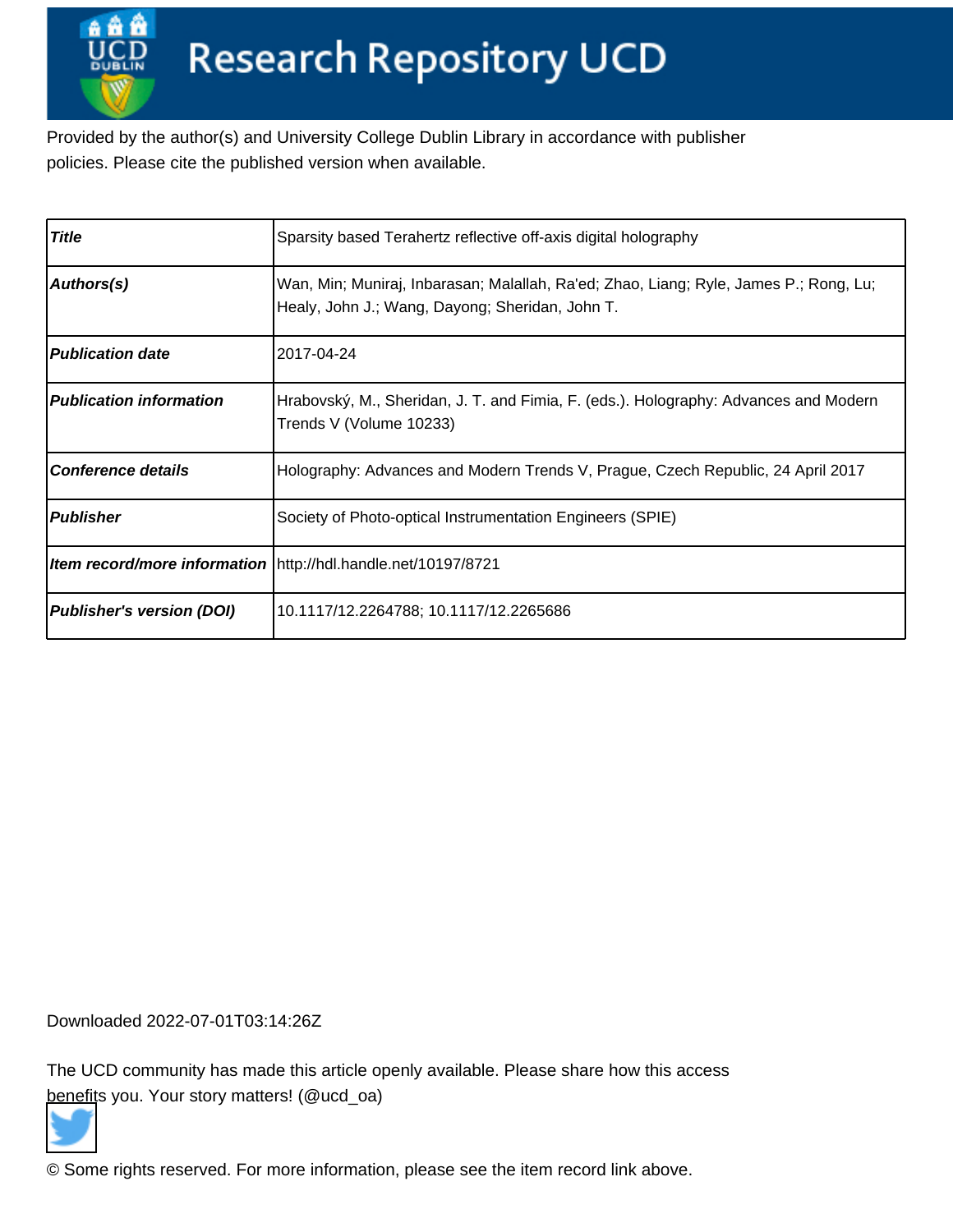# **Sparsity based Terahertz reflective off-axis digital holography**

Min Wan<sup>1, 2</sup>, Inbarasan Muniraj<sup>2</sup>, Ra'ed Malallah<sup>2, 3</sup>, Liang Zhao<sup>2, 4</sup>, James P Ryle<sup>2</sup>, Lu Rong<sup>1, 5</sup>, John J Healy<sup>2</sup>, Dayong Wang<sup>1, 5</sup>, John T Sheridan<sup>2\*</sup>.

<sup>1</sup>College of Applied Sciences, Beijing University of Technology, Beijing, 100124, China. <sup>2</sup>School of Electrical and Electronic Engineering, University College Dublin, Belfield, Dublin 4, Ireland. <sup>3</sup>Physics Department, Faculty of Science, University of Basrah, Garmat Ali, Basrah, Iraq. <sup>4</sup> Insight of Data analytics, University College Dublin, Belfield, Dublin 4, Ireland.  ${}^{5}$ Beijing Engineering Rese<sup>1</sup>arch Centre of Precision Measurement Technology and Instrument, Beijing University of Technology, Beijing, 100124, China.

[\\*john.sheridan@ucd.ie](mailto:*john.sheridan@ucd.ie)

## **ABSTRACT**

Terahertz radiation lies between the microwave and infrared regions in the electromagnetic spectrum. Emitted frequencies range from 0.1 to 10 THz with corresponding wavelengths ranging from 30 μm to 3 mm. In this paper, a continuous-wave Terahertz off-axis digital holographic system is described. A Gaussian fitting method and image normalisation techniques were employed on the recorded hologram to improve the image resolution. A synthesised contrast enhanced hologram is then digitally constructed. Numerical reconstruction is achieved using the angular spectrum method of the filtered off-axis hologram. A sparsity based compression technique is introduced before numerical data reconstruction in order to reduce the dataset required for hologram reconstruction. Results prove that a tiny amount of sparse dataset is sufficient in order to reconstruct the hologram with good image quality.

**Keywords:** Terahertz imaging; Digital holography; Sparsity.

 $\overline{\phantom{a}}$ 

#### **1. INTRODUCTION**

The terahertz region (0.1 GHz–10 THz) is a significant part of the electromagnetic radiation spectrum, which lies between the microwave and infrared regions. The use of coherent THz radiation for imaging is gaining attention as it's more a powerful tool for material science and mechanical engineering [1]. Over the past two decades, research on Terahertz (THz) technology has shown potential in practical applications (biomedical imaging) due to the ability of THz radiation to penetrate various non-conducting materials that are opaque for visible light [2, 3]. The combination terahertz digital holography takes the advantages of both the terahertz radiation and the digital holography, thus making up the defects of conventional holographic systems and in fact broadens the applications of holography [4-7]. It is known that due to various applications such as fast processing, compatibility and computer generated holograms (CGHs) to name a few, the use of photoelectric sensors (CCD, CMOS) in recording interferograms (i.e., digital holography) and numerical reconstruction have received wide attention [8-12].

Digital holography (DH) is a discrete whole-field imaging technique where both the intensity and phase components of a wave-field are captured using the holographic principle [13]. Numerical reconstruction of the digitally recorded intensity hologram enables access to the intensity and phase of the object field [12]. One common problem in recording and processing digital holograms is voluminous dataset, i.e., a huge amount of information have to recorded and processed which makes the process extremely (computationally) difficult. For this reason, methods such as data compression, compressive sensing have been proposed and implemented [14-18]. In this paper, for the first time, in order to reduce the complexity in processing the digitally recorded holograms, we propose to use a Sparsity-based hologram compression. The method sparsity refers to randomly selecting some pixel information by discarding most of the data, however, reconstruction can be achieved with minimal loss [19, 20]. This approach will certainly reduce the dataset required for reconstruction (with reduced MSE value) and facilitates more efficient storage and data transmissions.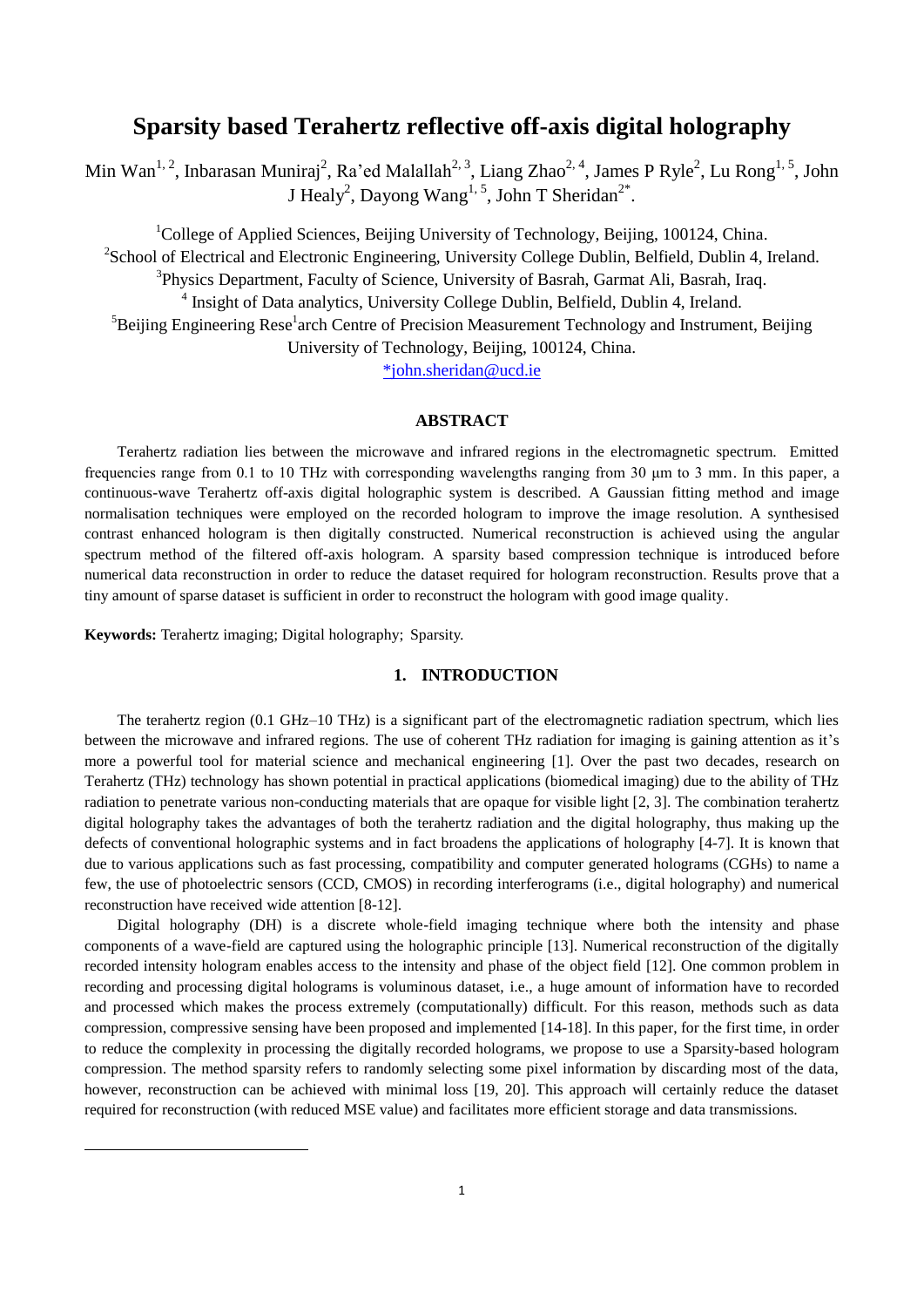The rest of our paper is organised as follows: In Section 2, we briefly discuss the Terahertz based off-axis holographic imaging system. Section 3 describes our experimental setup. Results are given in Section 4 and conclusion is presented in Section 5.

#### **2. OFF-AXIS DIGITAL HOLOGRAPHY**

Off-axis digital holographic method refers to recording holograms using digital sensors and employing numerical methods for reconstruction, enabling thus the applications of advanced holography. In principle, the laser beam is divided by a beam splitter, in which a part of beam is reflected or scattered by the object (known object arm) and interferes with the non-scattered beam (i.e., reference arm). The interference pattern (i.e., hologram) is recorded using digital cameras [8]. Assuming that the object and recording plane coordinates are *xo*-*y<sup>o</sup>* and *x*-*y* respectively, the object complex distribution on the object plane can be expressed as,

$$
O(x_o, y_o) = o(x_o, y_o) \exp[j\phi(x_o, y_o)]
$$
\n(1)

where the  $o(x_o, y_o)$  and  $\phi(x_o, y_o)$  are the amplitude and phase distribution, respectively. The propagation of object

wave towards the recording plane is calculated using the angular spectrum propagation integral, as follows [21]:  

$$
O_d(x, y) = \mathfrak{I}^{-1} \left\{ \mathfrak{I} \left[ O(x, y) \right] \exp \left[ jkd\sqrt{1 - (\lambda f_x)^2 - (\lambda f_y)^2} \right] \right\}
$$
(2)

where  $\lambda$  is the wavelength,  $k=2\pi/\lambda$  is the wave number and d is the reconstruction distance.  $\Im$  and  $\Im^{-1}$  denotes the Fourier transform and inverse Fourier transform respectively. The exponential function,  $\exp\left[ jkd\sqrt{1-(\lambda f_x)^2-(\lambda f_y)^2}\right]$ represents the transfer function of the wave propagation through free space [22, 23]. The functions  $f_x = x/(N_x \Delta x)$  and  $f_y = y / (N_y \Delta y)$  are the spatial frequencies of horizontal and vertical directions in the spatial frequency domain.  $N_x$  and  $N_y$  are the number of pixels,  $\Delta x$  and  $\Delta y$  are the pixel size of the detector. Assuming the complex amplitude distribution of the reference wave  $R_d(x, y)$ , the off-axis digital hologram can be expressed as [18],<br>  $H(x, y) = |O_d(x, y) + R_d(x, y)|^2 = |O_d|^2 + |R_d|^2 + O_d R_d^* + O_d^* R_d$ 

$$
H(x, y) = |O_d(x, y) + R_d(x, y)|^2 = |O_d|^2 + |R_d|^2 + O_d R_d^* + O_d^* R_d
$$
\n(3)

where the first two terms on the right hand side of Eq.(3) denotes the intensity of the object wave  $|O_d|^2$  and reference wave  $|R_a|^2$ . The last two terms represents the real image and the virtual one, respectively, where  $*$  denotes the complex conjugation operation. The complex amplitude distribution of the object wave is obtained by the frequency spectrum

Equation of the object wave is obtained by the frequency spectrum function [21]:

\n
$$
O'(x_o, y_o) = \mathfrak{I}^{-1} \Big\{ \mathfrak{I} \Big[ \mathfrak{I}^{-1} \Big\{ \text{filter} \Big( \mathfrak{I} \Big[ H(x, y) \Big] \Big) \Big\} \Big] G_{-d} \Big( f_x, f_y \Big) \Big\}
$$
\n(4)

where the amplitude and phase distribution of objects is obtained as,

$$
o'(x_o, y_o) = |O'(x_o, y_o)|
$$
\n(5a)

$$
\phi'(x_o, y_o) = \arctan\left\{\frac{\text{Im}[O'(x_o, y_o)]}{\text{Re}[O'(x_o, y_o)]}\right\}
$$
\n(5b)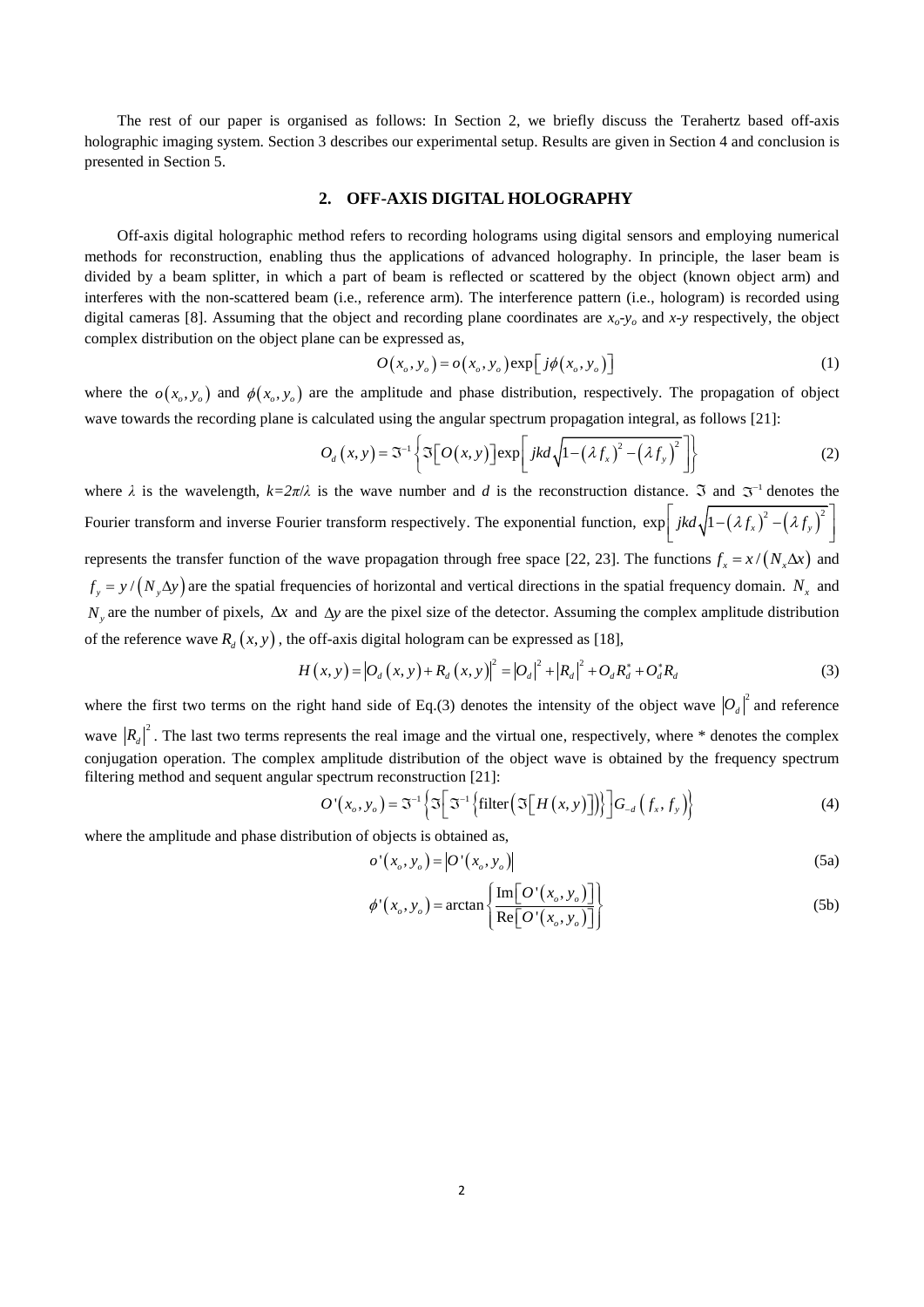We note that, in our simulations, after Frequency spectrum filtering method, the sparsity based compression technique is employed in order to reduce the dataset required for reconstruction. This operation, as noted above, eradicates most of the pixel values (set as zero) and small amount of pixels are considered in the hologram reconstruction process.

## **3. EXPERIMENTAL SETUP**

The experimental set-up for continuous-wave (CW) terahertz off-axis digital holography is presented in Fig.1. A farinfrared radiation laser system pumped by a  $CO<sub>2</sub>$  laser (Edinburgh instrument Ltd.) is used to provide a 2.52 THz (wavelength is 118.83 mm) CW beam with output power of about 60 mW. The divergence angle of the output beam is about 13 milliarc-seconds and the diameter is about 11 mm. Two gold-coated off-axis parabolic mirrors were used to collimate and expand the beam. The off-axis hologram is recorded using a pyroelectric array detector (Pyrocam IV, Ophir- Spiricon), which has  $320 \times 320$  pixels with a pixel size of 75  $\mu$ m  $\times$  75  $\mu$ m and pitch of 80  $\mu$ m  $\times$  80  $\mu$ m. The detector's frame rate is 48 Hz. We considered the sample of a metal coin with a diameter of about 14 mm is placed in front of the detector plane. The recording distance from the sample to the detector is 54 mm [24].



Fig.1. Experimental setup of continuous-wave terahertz based off-axis refractive digital holography.

We note that factors, for instance, low sensitivity of the pyroelectric detector and the air vibrations caused by enclosed camera chopper, affects the hologram recording [11]. As a consequent poor resolution (low peak signal to noise ratio) hologram was recorded. However, by repeating the capturing process, we captured 50 consecutive frames and image pre-processing is carried out in order to synthesize the high-quality holograms, for more details about image preprocessing see Ref [25]. It is mandatory that an appropriate propagation distance is estimated before reconstructing the focused sample distribution. In other words, the focused sample has clearly defined edge information [26]. Therefore, in order to estimate the edges, in our simulations, the Laplacian of Gaussian (LoG) filter is employed. It is known that the Laplacian (high-pass) filters are derivative filters that used to find the rapid change in image intensities. Since derivative filters are sensitive to noise information, therefore, it is common to smooth (low-pass) the image (e.g., Gaussian filter) before applying the Laplacian.

#### **4. RESULTS**

Experimental results are presented in this section. We used "One-Yuan Chinese" metal coin to record the hologram. Results of reconstruction (both amplitude and phase) are shown in Figure 2. In order to compare our results after sparse based reconstruction we used the standard Peak-signal to Noise Ratio (PSNR) as a performance metric [27]. The PSNR between both the original and sparse based reconstructed images are measured as,

$$
PSNR = 10.log_{10}\left(\frac{I_{\text{max}}^2}{MSE}\right)
$$
 (6)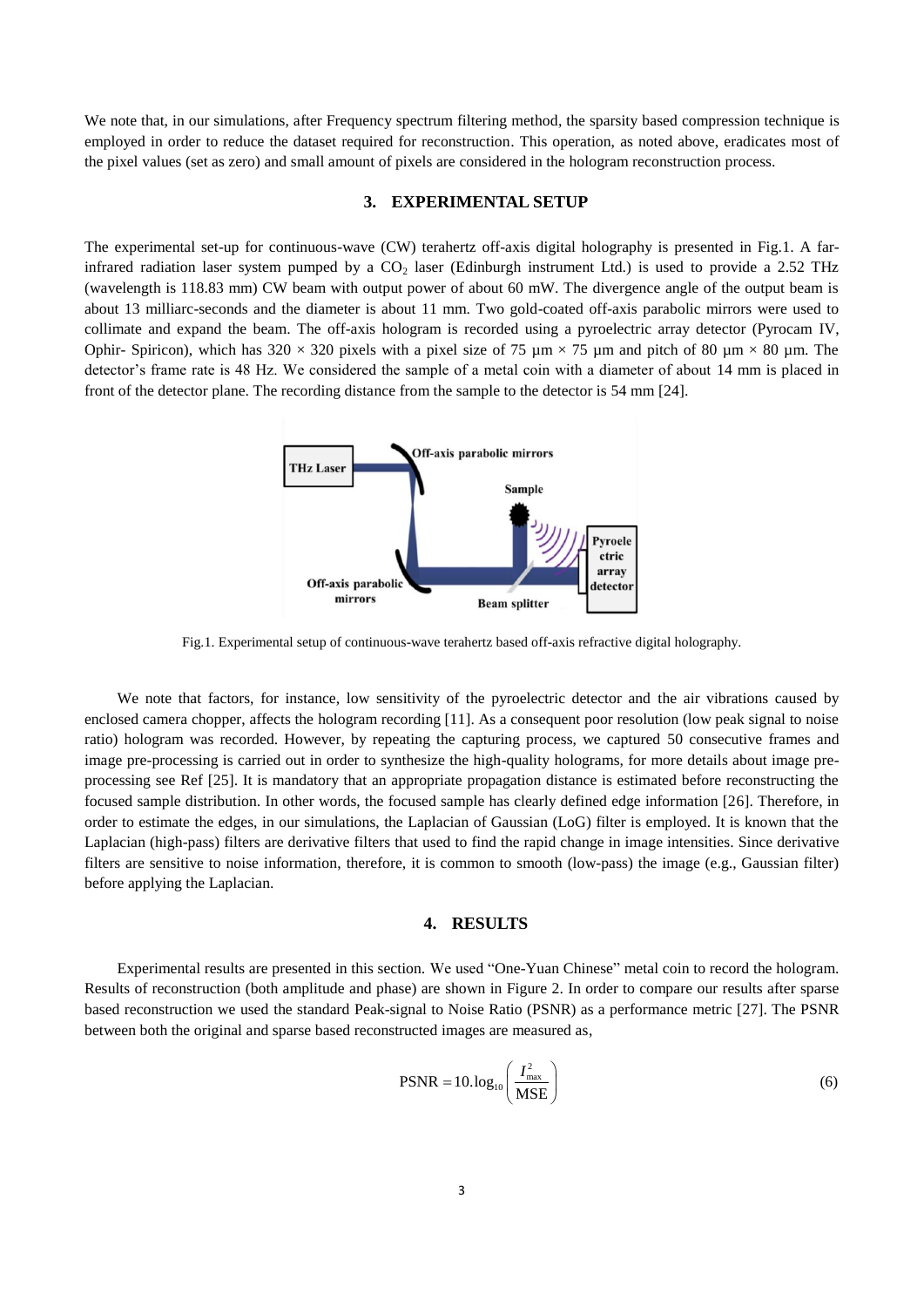where  $I_{\text{max}}$  is the maximum possible pixel value of the reconstructed images and MSE refers to the calculated mean squared error between the original and sparse based reconstructed images.



Fig.2. Reconstructed images: (a) amplitude image; (b) wrapped-phase image.

Figure 3 shows the sparsity based reconstructed images. It can be seen that information contained Furthermore, we have measured the PSNR values corresponding to the amount of applied sparsity to hologram.



Fig.3. Sparse reconstructed images: (a) amplitude image; (b) wrapped-phase image.

Figure 4 depicts the graph plotted against amount of sparsity and PSNR values. From our simulations, it is estimated that 15% of original data is sufficient to reconstruct a hologram with decent image quality (PSNR = 25.16 dB).



Fig.4. Amount of sparsity (%) vs PSNR (dB).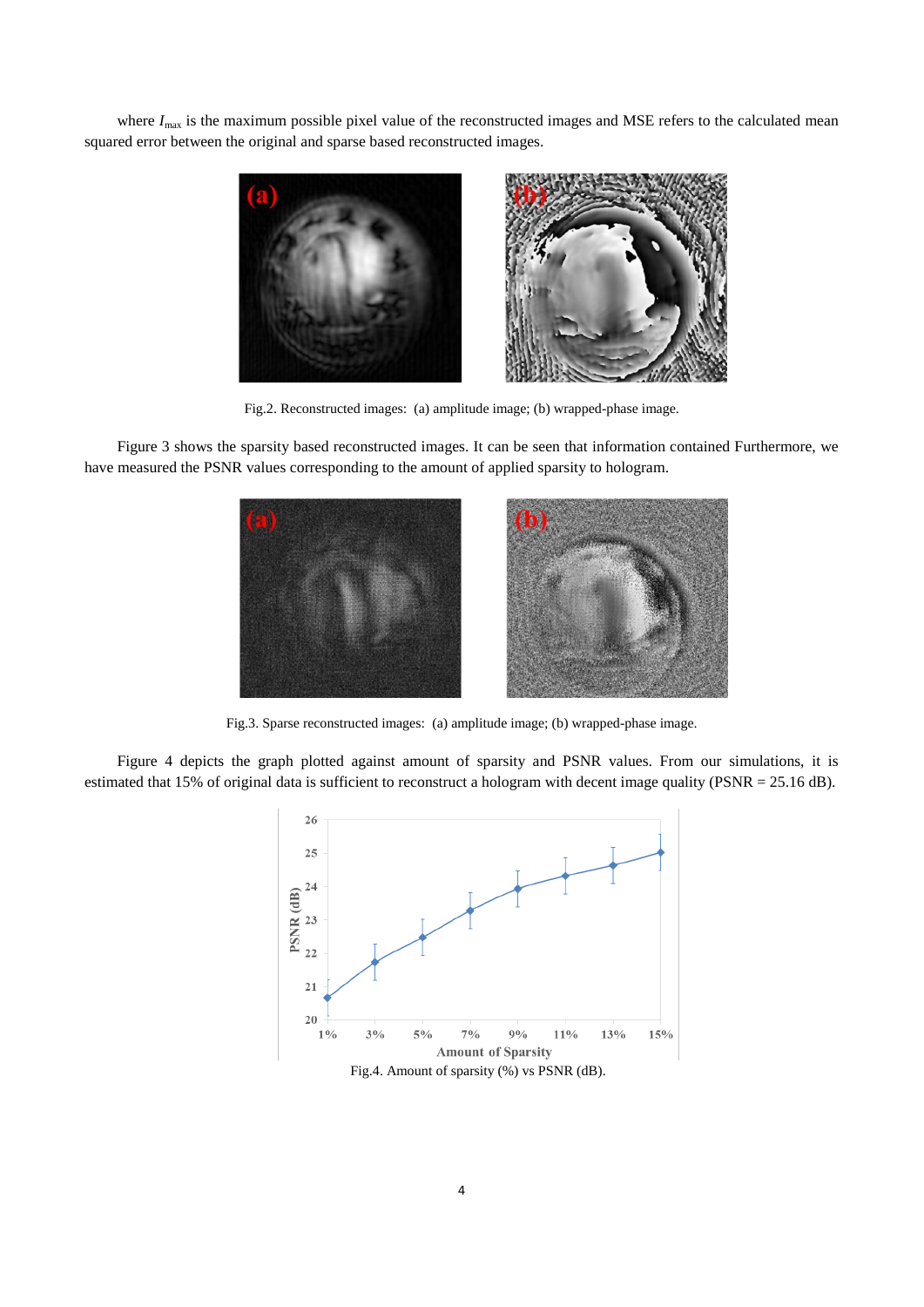#### **5. CONCLUSION**

Terahertz radiation can be emitted over a wide spectral range and its radiation has a high penetration depth which makes it useful for security applications and non-destructive testing. In this paper, a continuous-wave Terahertz off-axis digital holographic system is described. It is known that hologram recording and reconstruction is computationally cumbersome for real-time object reconstruction or recognition, and is impractical for any type of holographic video streaming. Therefore, to alleviate, we have employed sparsity based hologram compression by which more efficient storage and transmission is facilitated.

## **ACKNOWLEDGMENTS**

Authors MW, LR and DW acknowledges the financial supports by the National Natural Science Foundation of China (61475011, 61307010), Science Foundation of Education Commission of Beijing (KZ201610005008), CAEP THz Science and Technology Foundation (201406), Young Talent Project of Beijing University of Technology, and the Special Matching Project of Local Supported by Centre. Graduate Science and Technology Fund of Beijing University of Technology (YKJ-2015-12539). IM acknowledges the support of Irish Research Council (IRC). RM is supported by the Iraqi Ministry of Higher Education and Scientific Research. JPR, JJH and JTS thanks Science Foundation Ireland (SFI), and Enterprise Ireland (EI) under the National Development Plan (NDP).

## **REFERENCES**

- [1] M. Perenzoni, and D. Paul, [Physics and Applications of Terahertz Radiation], Springer Netherlands Publisher, Netherlands, 173 (2014).
- [2] X. Xin, B. Ng, and D. Abbott, [Terahertz Imaging for Biomedical Applications: Pattern Recognition and Tomographic Reconstruction], Springer New York Publisher, New York, 978 (2012).
- [3] K. Peiponen, and J. A. Zeitler, [Terahertz Spectroscopy and Imaging], Springer-Verlag Berlin Heidelberg Publisher, Heidelberg, 171 (2013).
- [4] R. J. Mahon, J. A. Murphy, and W. Lanigan, "Digital holography at millimetre wavelengths", Opt. Commun. 260(2), 469-473 (2006).
- [5] M. S. Heimbeck, M. Kim, D. A. Gregory, and H. O. Everitt, "Terahertz digital holography using angular spectrum and dual wavelength reconstruction methods", Opt. Express, 19(10), 9192-9200 (2011).
- [6] S. Ding, Q. Li, Y. Li, and Q. Wang, "Continuous-wave terahertz digital holography by use of a pyroelectric array camera", Opt. Lett., 36(11), 1993-1995 (2011).
- [7] M. Suga, Y. Sasaki, T. Sasahara, T. Yuasa, and C. Otani C, "THz phase-contrast computed tomography based on Mach-Zehnder interferometer using continuous wave source: proof of the concept", Opt. Express, 21(21), 25389-25402 (2013).
- [8] U. Schnars and W. Jüptner, "Direct recording of holograms by a CCD target and numerical reconstruction," Appl. Opt. 33, 179–181 (1994).
- [9] N. T. Shaked, J. Rosen, and A. Stern, "White-Light Single-Shot Digital Hologram Recorder," in Adaptive Optics: Analysis and Methods/Computational Optical Sensing and Imaging/Information Photonics/Signal Recovery and Synthesis Topical Meetings on CD-ROM, paper DTuD6 (2007).
- [10]D. Palima and J. Glückstad, "Comparison of generalized phase contrast and computer generated holography for laser image projection," Opt. Express 16, 5338-5349 (2008).
- [11]J. Rosen, "Three-dimensional holographic imaging," in *Frontiers in Optics*, OSA Technical Digest (CD), paper ThV2 (2003).
- [12]J. P. Ryle, D. S. Monaghan, S. McDonnell, and J. T. Sheridan, ["Real world objects: capturing using in-line](https://scholar.google.com/citations?view_op=view_citation&hl=en&user=Oa8CBMIAAAAJ&sortby=pubdate&citation_for_view=Oa8CBMIAAAAJ:0EnyYjriUFMC)  [digital holography, projecting using spatial light modulators,](https://scholar.google.com/citations?view_op=view_citation&hl=en&user=Oa8CBMIAAAAJ&sortby=pubdate&citation_for_view=Oa8CBMIAAAAJ:0EnyYjriUFMC)" SPIE Optical Engineering+ Applications, 74421B-74421B-7 (2009).
- [13]D. Gabor, "A new microscopic principle," Nature 161, 777–778 (1948).
- [14]T. J. Naughton, Y. Frauel, B. Javidi, and E. Tajahuerce, "Compression of digital holograms for threedimensional object reconstruction and recognition," Appl. Opt. 41, 4124-4132 (2002).
- [15]Y. H. Seo, H. J. Choi, J. S. Yoo, G. S. Lee, C. H. Kim, S. H. Lee, S. H. Lee, and D. W. Kim, "Digital hologram compression technique by eliminating spatial correlations based on MCTF," Opt. Commun. 283(21), 4261– 4270 (2010).